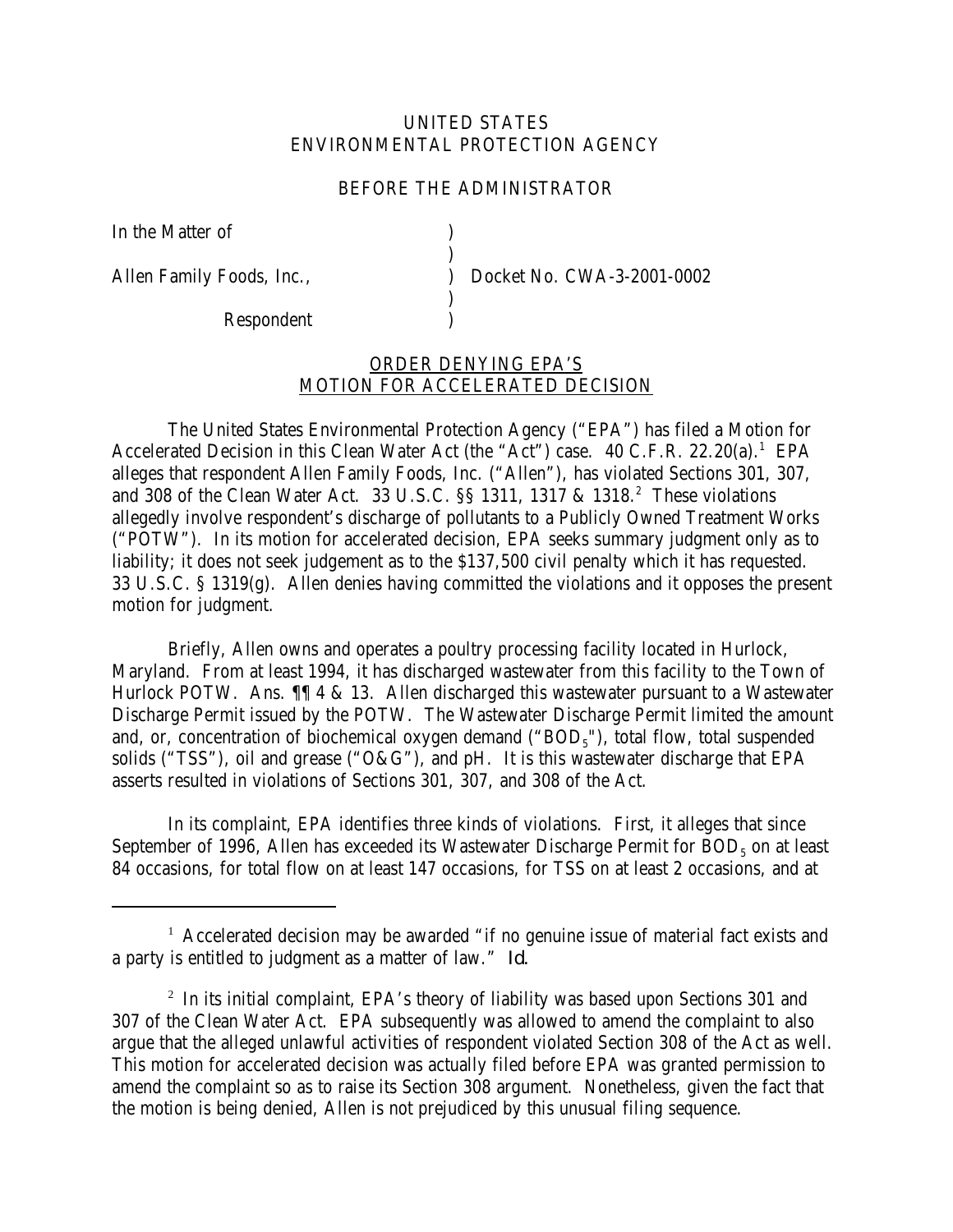least once each for O&G and pH. Second, EPA alleges that Allen failed to report to the Town of Hurlock POTW the monitoring results of its wastewater discharges. Third, EPA alleges that Allen failed to inform the Town of Hurlock POTW when it violated the effluent limitations of its Wastewater Discharge Permit.

In support of its motion for accelerated decision, EPA methodically lists the various Wastewater Discharge Permits, correspondences, and other documents which it believes are applicable to this case. EPA also offers a cursory explanation as to what it believes these documents show, summarily concluding that they support the Agency's determination that Allen violated the Clean Water Act as alleged. Indeed, when all is said and done, EPA asserts that through this presentation it has shown that respondent is liable for "233 effluent exceedence violations, 50 failure to report violations, and 25 failure to notify violations." EPA Mem. at 16.

Despite these assertions, EPA has failed to show that there exists no genuine issue of material fact regarding the alleged violations and that it is entitled to judgment as a matter of law. In that regard, EPA relies almost exclusively upon documents which are not yet a part of the record in this case. This documentary offering falls short of what even the EPA concedes is necessary to support an award of summary judgment. For example, citing *Celotex v. Catrett,* 477 U.S. 317, 323 (1986) and Rule 56(c) of the Federal Rules of Civil Procedure, EPA submits that the absence of a genuine issue of material fact may be established by the "pleadings, depositions, answers to interrogatories, and admissions on file, together with the affidavits, if any." EPA Mem. at 13. The various documents relied upon by EPA to support its motion do not fit within any of these categories.

Not only are these supporting documents not yet a part of the record, but even assuming that they are introduced by EPA at the hearing, and admitted into evidence, they need to be explained. The documents relied upon by EPA, as well as the documents relied upon by Allen in opposition, are technical in nature. Just what these documents stand for, and just what their significance is to the issues to be tried here, is not readily apparent to the court. If anything, the documents to which both sides cite beg the question as to what exactly happened in this case. Thus, there has been no showing by the moving party that there exists no genuine issues of material fact and that it is entitled to judgment as a matter of law.